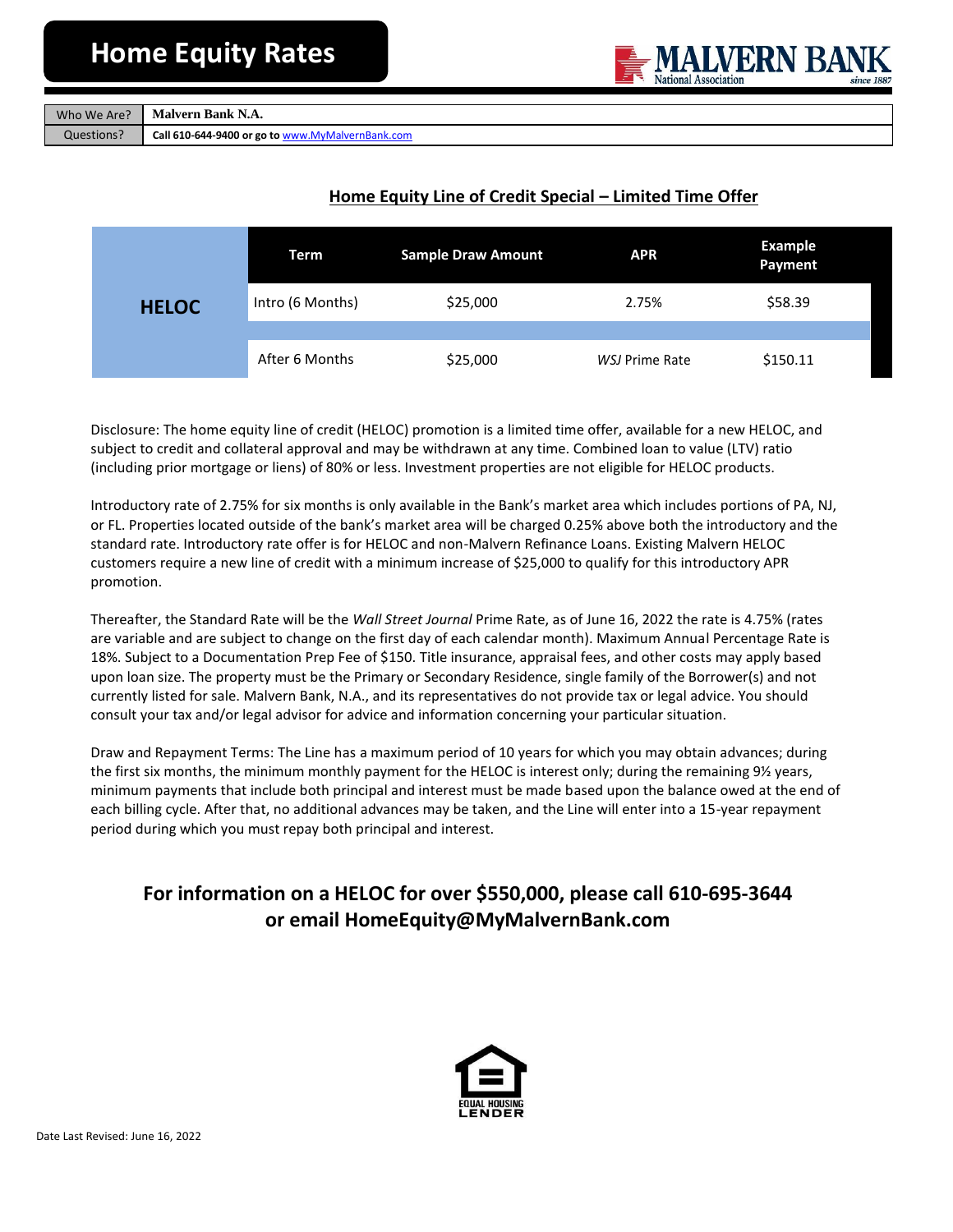

|            | Who We Are? Malvern Bank N.A. |
|------------|-------------------------------|
| Questions? | $C_2$ U 610 644 9400 or go    |

to [www.MyMalvernBank.com](http://www.mymalvernbank.com/)

### **Fixed Rate Home Equity Installment Loans**

| <b>Fixed Rate Home</b><br><b>Equity Loans (First</b><br><b>Lien Position)</b> | Product                      | Rate   | APR $(2)$ | <b>Sample Monthly</b><br><b>Principal and Interest</b><br>Payment (3)            |
|-------------------------------------------------------------------------------|------------------------------|--------|-----------|----------------------------------------------------------------------------------|
|                                                                               | 5 Year Fixed Home<br>Equity  | 4.50%  | 4.793%    | \$466.08                                                                         |
|                                                                               |                              |        |           |                                                                                  |
|                                                                               | 10 Year Fixed Home<br>Equity | 4.625% | 4.774%    | \$260.61                                                                         |
|                                                                               |                              |        |           |                                                                                  |
|                                                                               | <b>Product</b>               | Rate   | APR $(2)$ | <b>Sample Monthly</b><br><b>Principal and Interest</b><br>Payment <sub>(3)</sub> |
| <b>Fixed Rate Home</b>                                                        | 5 Year Fixed Home<br>Equity  | 4.875% | 5.123%    | \$470.35                                                                         |
| <b>Equity Loans (Second</b>                                                   |                              |        |           |                                                                                  |
| <b>Lien Position)</b>                                                         | 10 Year Fixed Home<br>Equity | 5.250% | 5.381%    | \$268.23                                                                         |
|                                                                               |                              |        |           |                                                                                  |
|                                                                               | 15 Year Fixed Home<br>Equity | 5.625% | 5.718%    | \$205.93                                                                         |

- (2)(3) Annual Percentage Rates (APR's) and payments are calculated assuming a loan secured against a single family, owner occupied property. APR and payments based on a loan amount of \$25,000 which closes on the last day of the month. Payment amounts do not include amounts for taxes and insurance premium, which will cause the actual payment obligation to be greater.
- Interest Rates, APR's, payments, terms and conditions are subject to change without notice
- Subject to credit approval